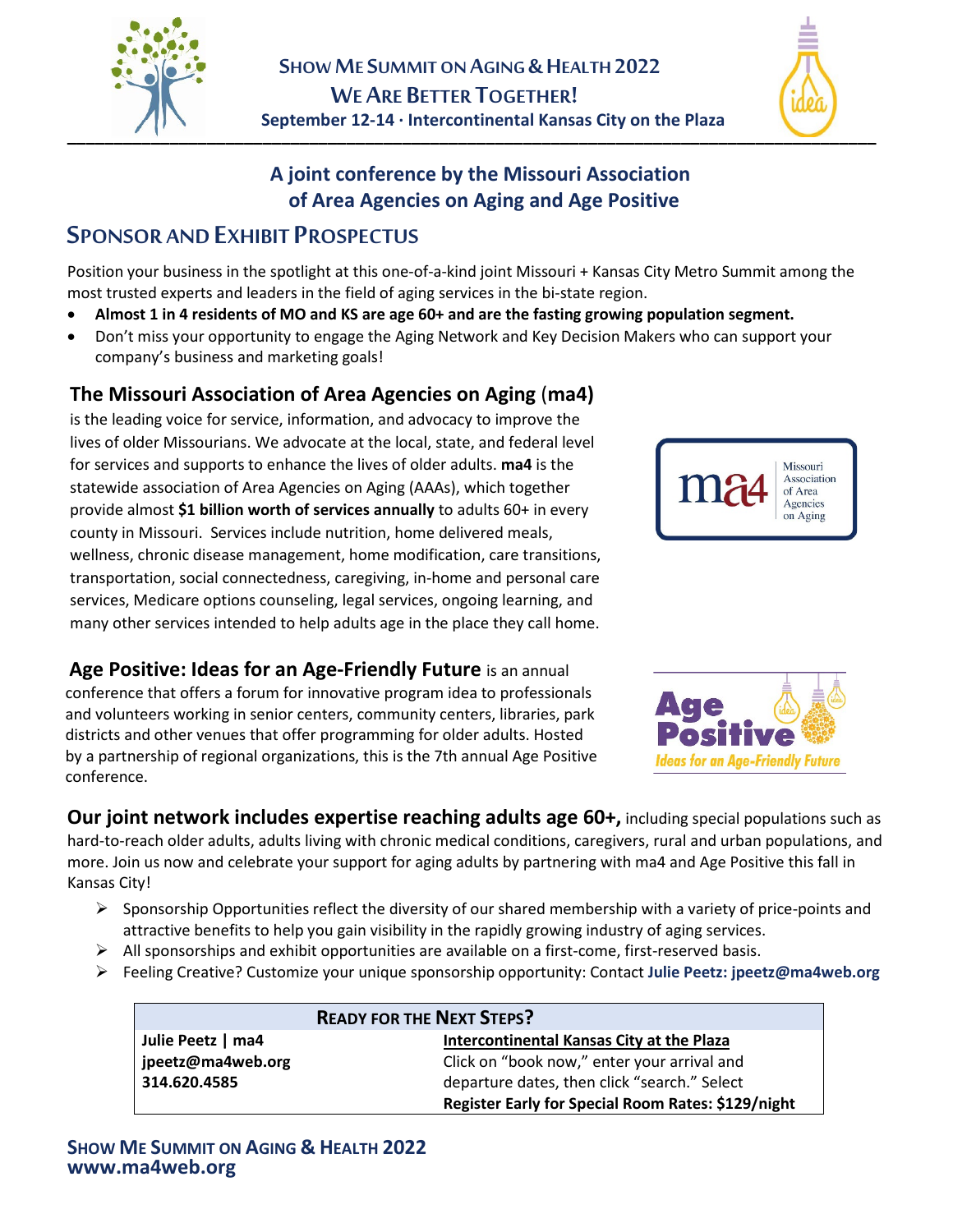# **SHOW ME SUMMIT ON AGING & HEALTH 2022 WE ARE BETTER TOGETHER!**<br>**September 12-14 · Intercontinental Kansas City on the Plaza**

#### **PREMIER SPONSORSHIPS INCLUDE:**

- Premium branding during live summit on presentation screens between sessions, during lunches, and banquet
- Premium branding on ma4 website for one year, with dedicated landing page, link to your website, and option to provide updated messaging
- Premium branding in advance and on-site materials, including listserv, email blasts, social media, and broadcast
- $\div$  Complimentary premium exhibit booth and opportunity to include product swag in conference bag
- $\div$  Four complimentary conference registrations including meals and banquet

#### **DIAMOND \$25,000**

Premium branding as sponsor during Opening Plenary Session, including first sponsor presentation opportunity to address attendees

Exclusive Opportunity to make your company name the conference Wi-Fi password (**1st Platinum Sponsor Only!)** Custom message opportunity in post-event survey to all attendees

#### **PLATINUM - BANQUET SPONSOR - \$20,000**

Your company branding as sponsor during Banquet on Tuesday 9/13/22, including time to address attendee Exclusive opportunity to present brief (3-5 minutes) promotional video at the beginning of the banquet

#### **GOLD - LUNCH SPONSOR – \$15,000**

Special recognition including time to address attendees prior to beginning of lunch

#### **BREAK SPONSOR \$10,000**

Special recognition as Break Sponsor **\_\_\_\_\_\_\_\_\_\_\_\_\_\_\_\_\_\_\_\_\_\_\_\_\_\_\_\_\_\_\_\_\_\_\_\_\_\_\_\_\_\_\_\_\_\_\_\_\_\_\_\_\_\_\_\_\_\_\_\_\_\_\_\_\_\_\_\_\_\_\_\_\_\_\_\_\_\_\_\_\_\_\_\_\_\_\_**

#### **ELITE SPONSORSHIPS INCLUDE:**

- Elite branding during live summit on presentation screens between sessions, during lunches, and banquet
- Elite branding in advance and on-site promotional materials, including listserv, and email blasts
- Complimentary exhibit booth and opportunity to include product swag in conference bag

#### **SILVER \$7,500**

Your company branding on ma4 website for one year with logo and two paragraphs and link to your website Four complimentary conference registrations including meals and banquet

#### **BRONZE \$5,000**

Your company branding on ma4 website for one year with logo and one paragraph and link to your website Two complimentary conference registrations including meals and banquet

#### **COPPER \$2,500**

Your company branding on ma4 website for one year with logo and link to your website Two complimentary conference registrations including meals (with exception of banquet)

#### **BETTER TOGETHER FRIENDS \$50-\$2,000**

Donations are celebrated at every level are welcome and will be recognized on the ma4 website for one year, in conference materials and on-site signage throughout the summit